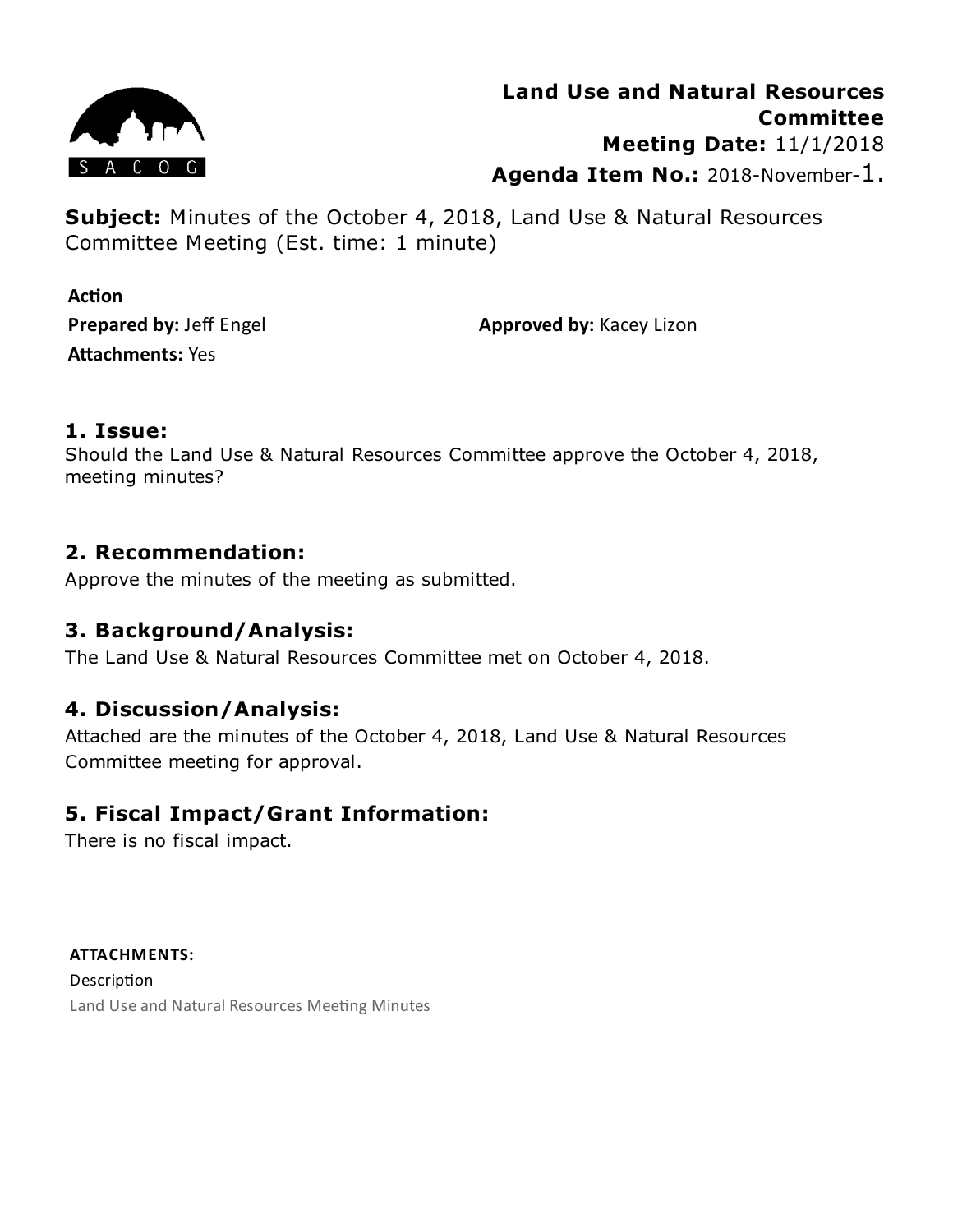### **SACRAMENTO AREA COUNCIL OF GOVERNMENTS LAND USE & NATURAL RESOURCES COMMITTEE**

### **DRAFT ACTION MINUTES**

The SACOG Land Use & Natural Resources Committee met on October 4, 2018, in the Sacramento & American Rivers rooms on the Third Floor of the Meridian Plaza Building located at 1415 L Street, Sacramento, CA at 1:30 p.m.

CALL TO ORDER: Chair Onderko called the meeting to order at 1:30 pm.

ROLL CALL: Present: Directors Banks, Jankovitz, Neu, Spokely, West, and Chair Onderko

Absent: Directors Flores, Janda and Vice Chair Frost

#### **1. Minutes of the September 6, 2018, Land Use & Natural Resources Committee Meeting**

Upon motion by Director Banks, seconded by Director Neu, the minutes of the September 6, 2018, Land Use & Natural Resources Committee were unanimously approved as submitted.

#### **2. Rural-Urban Connections Strategy 2.0 Workplan**

The Land Use & Natural Resources Committee received and reviewed this report, presented by Kacey Lizon, SACOG staff.

#### **3. Sustainable Communities Strategy Implementation Pilot Program**

The Land Use & Natural Resources Committee received and reviewed this report, presented by Christina Lokke, SACOG staff. Director Spokely requested a list of agencies that attended the Pilot Program meeting.

#### **4. Civic Lab Year One Update**

The Land Use & Natural Resources Committee received and reviewed this report, presented by Raef Porter, SACOG staff. Raef suggested to send a project list that was not included in the staff item.